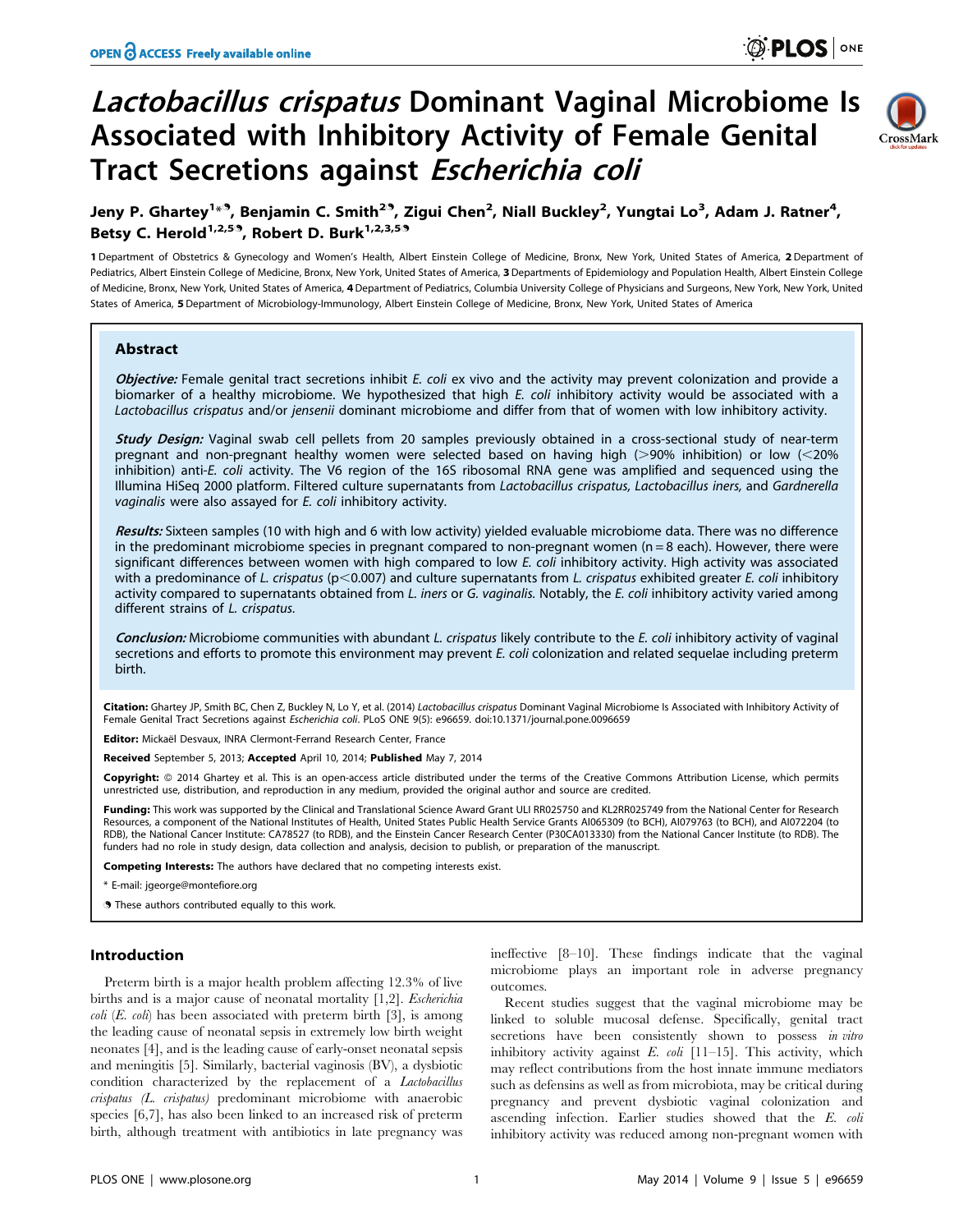BV and was restored following successful treatment with metronidazole [11]. In a recent cross sectional study, genital tract secretions obtained by vaginal swabs from near term healthy pregnant women were found to have significantly higher inhibitory activity against E. coli that was inversely correlated with E. coli vaginal colonization [12]. A separate study using cervicovaginal lavage (CVL) samples from healthy non-pregnant women suggested that the inhibitory activity may be mediated, at least in part, by soluble proteins secreted by lactobacilli [15]. Using biochemical techniques including mass spectrometry, four Lactobacillus proteins (three originally described as proteins of L. crispatus and one of L. jensenii) were present exclusively in CVL samples with high  $(>90\%$  inhibitory activity), but not in samples with low activity  $\langle \langle 20\% \rangle$ . These proteins included the S-layer protein, a bacterial surface layer protein, and a cell separation protein for L. crispatus and adhesion exoprotein for L. jensenii [15].

Building on this background, the current study was designed to further evaluate the link between  $E$ .  $\omega h$  inhibitory activity and the vaginal microbiome and to test the hypothesis that high E. coli inhibitory activity would be associated with healthy Lactobacillus species dominant microbiome whereas low activity would be associated with a more diverse microbiome. Utilizing samples previously obtained from healthy near term pregnant and nonpregnant women, we also tested the hypothesis that pregnancy would alter the microbiome, as suggested in a prior study [16]. A subset of samples were selected from 10 pregnant and 10 nonpregnant women and within each cohort, five were selected for high inhibitory activity (defined as  $>90\%$  reduction in number of E. coli colony forming units [cfu]) and five with low activity (defined as  $\leq$ 20% reduction in cfu).

#### Materials and Methods

#### Participants and Sample Collection

The parent study was described previously in detail [12]. Briefly, healthy pregnant women were recruited between 35 and 37 weeks of gestation and healthy non-pregnant were recruited during a routine gynecologic visit. Vaginal swabs were collected to measure soluble immune mediators and endogenous E. coli inhibitory activity. Following approval from the Montefiore Medical Center Internal Review Board, all women gave written informed consent. For this sub-study, vaginal swab pellets from 10 pregnant women between 35 and 37 weeks of gestation and 10 healthy non-pregnant women (5 with E. *coli* inhibitory activity  $\geq$  $90\%$  and 5 with activity  $\leq 20\%$  within each group) were selected and analyzed in a blinded manner for the vaginal microbiome. None of the participants had clinical BV using Amsel's criteria [17].

Vaginal swabs were placed in a 1.5 mL sterile eppendorf tube that was pre-filled with 0.5 mL of sterile normal saline, placed on ice, and processed within 6 hours of collection. The sample was vortexed and clarified by centrifugation at 2000 rpm for 7 minutes at  $4^{\circ}$ C and the cell pellets were re-suspended in 200  $\mu$ L of phosphate buffered solution (PBS) and stored at  $-80^{\circ}$ C until used for the microbiome analysis. The supernatants were divided into aliquots and used to measure  $E$ . *coli* inhibitory activity as well as concentrations of immune mediators [12]. The Internal Review Board of Albert Einstein College of Medicine approved the parent study; all participants signed informed consent and only subjects who agreed that samples could be used for future studies were included.

#### DNA Extraction and Amplification

Relatively low-cycle amplification and next generation sequencing (NGS) on the Illumina HiSeq2000 platform, in conjunction with pplacer software was used to analyze the bacterial composition of vaginal samples. DNA for sequencing was extracted from pelleted cells by incubating  $150 \mu \hat{l}$  of sample in  $250 \mu \hat{l}$  of proteinase K digestion cocktail containing 1% sodium laureth-12 sulfate at  $55^{\circ}$ C for 2 hours heated to  $95^{\circ} \times 10$  minutes and then the DNA was precipitated in a 0.825 M ammonium acetate/ethanol (AAE) solution, pelleted by centrifugation and re-suspended in TE (10 mM Tris, pH 8.0, 0.1 mM EDTA), as described previously [18–20]. The V6 region of 16S rRNA genes were amplified in an ABI 9700 Thermal Cycler (Life, Carlsbad, CA) using HotStart-IT FideliTaq DNA Polymerase (Affymetrix, Santa Clara, CA) and  $50$  ng of template DNA in a total volume of  $50 \mu$ l. Reaction parameters included initial denaturation at  $94^{\circ}$ C for 2 min, followed with 30 cycles of denaturation at  $94^{\circ}$ C for 30 seconds, annealing at  $60^{\circ}$ C for 30 seconds, and extension at  $68^{\circ}$ C for 30 seconds; and a final extension at  $68^{\circ}$ C for 5 min. Sense target primers contained unique 8-bp Hamming DNA barcodes [21], which allowed for the identification of reads from each sample. Successfully amplified DNA from all samples was pooled, purified and isolated using gel electrophoresis and electroelution. Following quality control and library preparation, DNA was sequenced on an Illumina HiSeq 2000 using a paired-end protocol yielding 100 base pairs of sequence in each direction. Raw sequences were joined (using eautils' fastq-join), processed to remove chimeras (using uchime), and low quality reads and nucleotides, and assigned to their sample of origin by demultiplexing (using mubiomics). Demultiplexed reads were aligned to the bacterial reference library - a vaginal microbiome reference library available from http://microbiome.fhcrc.org/apps/refpkg/, containing 633 sequences, representing 138 bacterial taxa, using pyNAST. The aligned sequences were then mapped to their bacteria of origin using the classification algorithm pplacer [22] and visualized using R-scripts that were developed at Einstein [18] (see Statistical Analyses section).

#### E. coli Inhibitory Activity

Spent culture supernatants (SCS) from L. crispatus (ATCC 33197, M35, SJ-3C, and 60), L. iners (DSM 13335, UPII 60B-BEI HM-131, and 143D-BEI HM-126), and G. vaginalis (ATCC 49145, 14018) were prepared by centrifuging overnight cultures of bacteria at 2000 g for 15 min at room temperature and then filtering the supernatant to remove bacteria and particulate matter  $(0.22 \mu m)$  syringe filter). L. crispatus strains were grown in MRS broth; L. iners in 1% proteose peptone, 1% beef extract, 0.5% yeast extract,  $86 \text{ mM}$  NaCl,  $0.8 \text{ mM}$  MgSO<sub>4</sub>,  $0.3 \text{ mM}$  MnSO<sub>4</sub>, 11.5 mM  $K_2HPO_4$ , 10% fetal bovine serum, and 2% glucose; and G. vaginalis in brain heart infusion broth supplemented with 10% FBS and 5% Fildes enrichment. The SCS from each of these cultures and their respective growth media were serially diluted in normal saline and then incubated with E. coli (ATCC strain 43827)  $(-10^9 \text{ cfu/mL})$  for 2 h at 37<sup>o</sup>C. The mixtures were then further diluted in saline (to yield 800–1000 E. coli colonies on control plates) and plated on agar enriched with trypticase soy broth [15]. Colonies were counted using ImageQuant TL v2005 after an overnight incubation at  $37^{\circ}$ C. To control for differences in cfu of the  $L$ . crispatus,  $L$ . iners or  $G$ . vaginalis cultures, the inhibitory activity was normalized to lowest bacterial yield in a *post-hoc* analysis or, alternatively, the SCS were diluted based on different yields prior to incubating them with E. coli. All samples were tested in duplicate and the percentage inhibition was determined relative to the colonies formed on culture media control plates.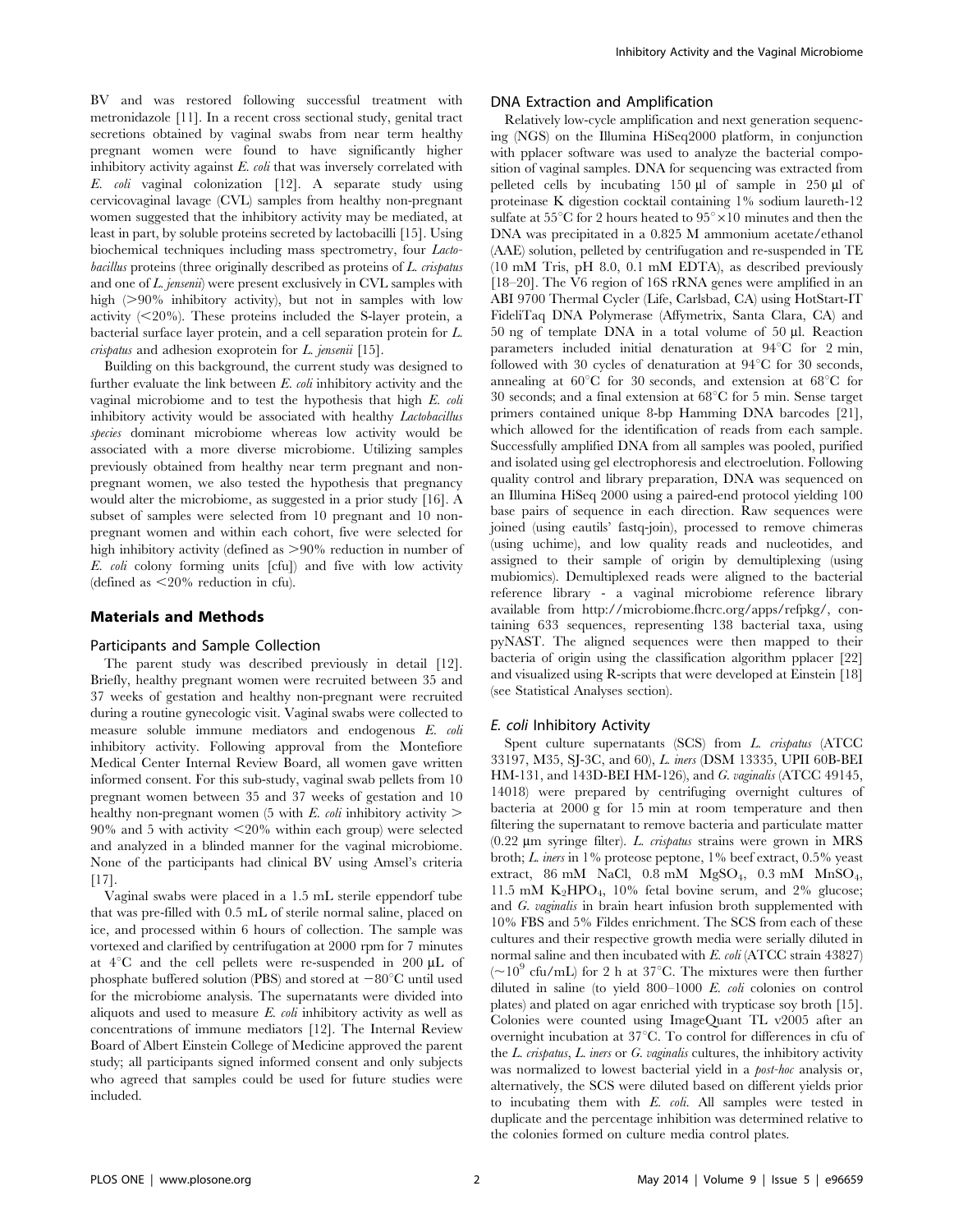Table 1. Demographic and clinical characteristics of women with low and high E. coli inhibitory activity.

| Low E. coli inhibitory<br>activity <sup>a</sup> ( $n = 6$ ) | High E. coli inhibitory<br>activity $b(n=10)$ | p-value <sup>c</sup> |  |
|-------------------------------------------------------------|-----------------------------------------------|----------------------|--|
| $24(22-41)$                                                 | $26.5(22-31)$                                 | 0.30                 |  |
|                                                             |                                               | 0.70                 |  |
| 5(83)                                                       | 8(80)                                         |                      |  |
| 1(17)                                                       | 1(10)                                         |                      |  |
| $\mathbf 0$                                                 | 1(10)                                         |                      |  |
|                                                             |                                               | 1.0                  |  |
| 3(50)                                                       | 5(50)                                         |                      |  |
| 3(50)                                                       | 5(50)                                         |                      |  |
| 1(17)                                                       | $\mathbf{0}$                                  | 0.38                 |  |
| $\mathbf 0$                                                 | 2(20)                                         | 0.50                 |  |
| 1(17)                                                       | 1(10)                                         | 1.0                  |  |
| $\mathbf 0$                                                 | 0                                             | 1.0                  |  |
| 1(17)                                                       | $\mathbf 0$                                   | 0.38                 |  |
|                                                             |                                               | 1.0                  |  |
| 4(67)                                                       | 9(90)                                         |                      |  |
| $\mathbf 0$                                                 | $\mathbf 0$                                   |                      |  |
| $\mathbf 0$                                                 | 1(10)                                         |                      |  |
| $\mathbf 0$                                                 | 0                                             |                      |  |
| 1(17)                                                       | $\mathbf{0}$                                  |                      |  |
| 1(17)                                                       | $\mathbf 0$                                   |                      |  |
| $4.9(4.6-5.2)$                                              | $4.6$ $(4.2-5.5)$                             | 0.31                 |  |
|                                                             |                                               | 0.45                 |  |
| 3(50)                                                       | 5(50)                                         |                      |  |
| 3(50)                                                       | 5(50)                                         |                      |  |
|                                                             |                                               |                      |  |

 $\frac{a}{b}$ >90% inhibition.<br>b<20% inhibition

 $b$ <20% inhibition.

 $c$ p-value $<$ 0.05 considered significant.

doi:10.1371/journal.pone.0096659.t001

#### Statistical Analyses

E. coli inhibitory activity was dichotomized as  $>90\%$  (high) and  $\langle 20\%$  (low). Categorical variables were compared between groups by Chi-square or Fisher's exact test. Continuous variables were compared by the Student t test or the Mann-Whitney U test, depending on the distribution of the data. Clinical data were analyzed using STATA (v11.0; StataCorp, Inc., College Station, TX). All plotting and statistical comparisons for NGS were performed in R v2.12.2 using a script developed in-house (available upon request). The pairwise Kantorovich-Rubinstein (KR) distances (equivalent to the weighted UniFrac distance [23] between samples were calculated with  $p = 1$  and normalized with respect to the diameter of the reference tree. Principal component analysis was performed to determine differences between pregnancy and the microbiome and dichotomized E. coli inhibitory activity and the microbiome. Using a conservative approach, the PERMANOVA analysis was performed on the Kantorovich-Rubinstein (KR) distances between sample microbiomes, with pregnancy and E. coli inhibitory activity as the factors, respectively. Fisher's exact tests were performed with pregnancy status and E. coli inhibitory activity as binary factors against the dominant bacterial taxon. Shannon and Simpson diversity indices were calculated to determine significant differences in diversity between pregnant and non-pregnant samples and samples with high and low E. coli inhibitory activity. To ensure that sufficient sampling of

the microbiome had occurred, a rarefaction analysis was performed. Bacterial taxa were grouped to reflect healthy lactobacilli (group 1), intermediate bacteria (at times associated with BV diagnosed by Nugent's score [24], group 2) and pathogenic bacteria (groups 3 and 4): Group 1: L. crispatus, L. jensenii, and L. gasseri, Group 2: L. iners, Group 3: G. vaginalis, Sneathia Sanguinegens, BVAB1, BVAB2, Megasphaera, Prevotella bivia, Prevotella melaninogenica, Prevotella genogroup 1 and genogroup 2, and Atopobium vaginae, and Group 4: Streptococcus anginosus and Staphylococcus hominis. Principal component analyses were performed using Group 1, Group 3, and Group 4 to reduce the dimensions of the data. Spearman correlation coefficients (SCC) were used to examine correlations between bacterial groups and soluble immune mediators measured in the parent study [12]. The following mediators were included in the analysis: secretory leukocyte protease inhibitor (SLPI), human neutrophil peptide 1–3 (HNP1–3), human beta defensin (HBD)-1, HBD-2, and HBD-3, and cytokines/chemokines including interleukin  $(IL)$ -1 $\alpha$ , IL-1 $\beta$ , IL-1 receptor antagonist (IL-1ra), IL-6, IL-8, macrophage inhibitory protein (MIP)-1 $\alpha$ , MIP-1 $\beta$ , and regulated on activation, normal T-cell expressed and secreted (RANTES). All tests were two-sided with p value of  $\leq 0.05$  considered statistically significant.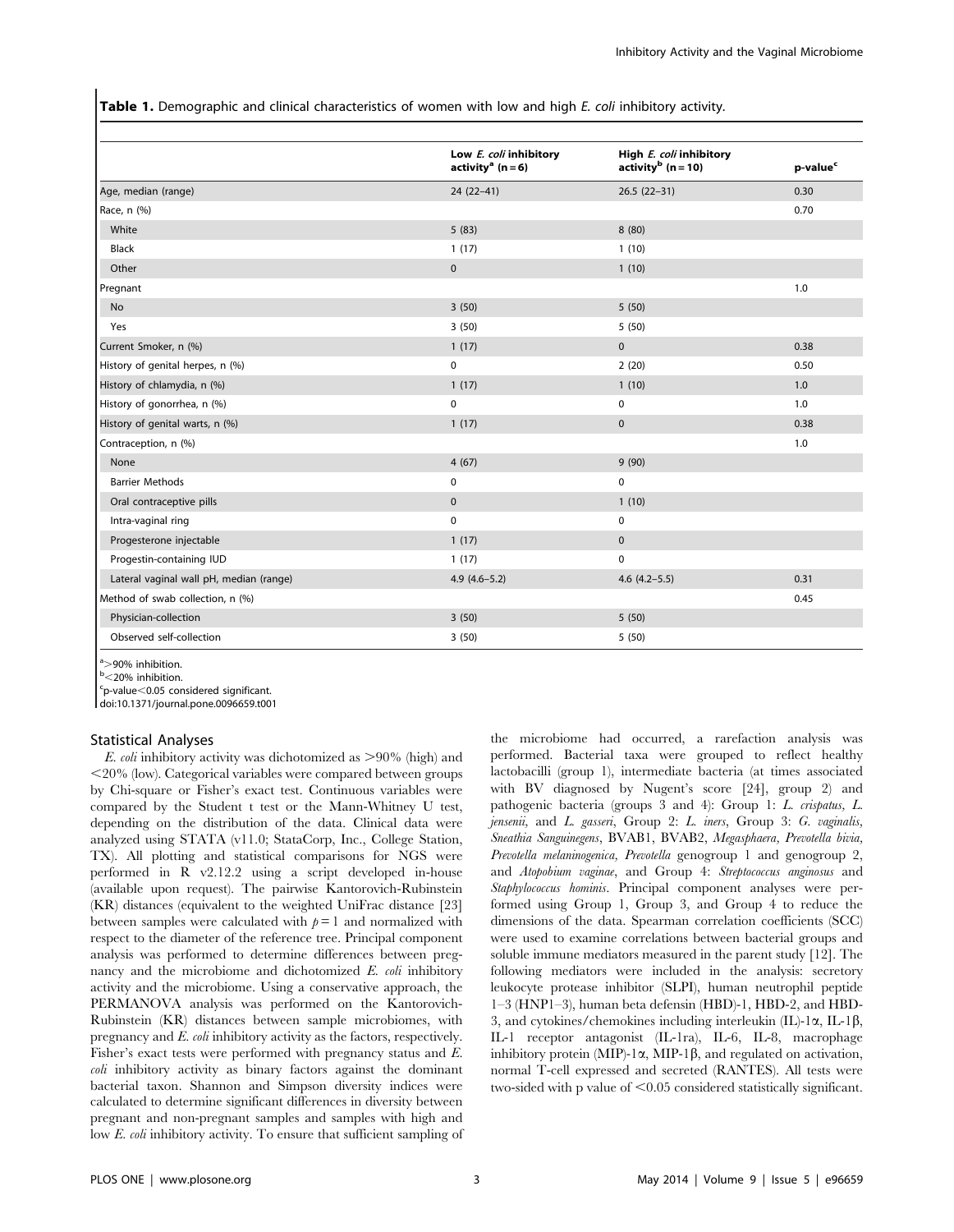

Figure 1. High E. coli inhibitory activity is associated with L. crispatus predominant microbiome. Heat Map of community compositions and proportional abundances of bacteria. The first row of colored tiles indicates the level of E. coli inhibitory activity (claret =  $>$ 90% inhibition and blue <20% inhibition). Each subsequent row represents the bacterial taxon and its proportional abundance (on a base 10 logarithmic scale). A taxon is only shown if  $\geq$  217 reads were assigned there for any sample (corresponding to retaining all reads above the 90<sup>th</sup> percentile). The Roman numerals at the bottom of the figure correspond to vaginal microbiome groups as reported by Ravel et al. The last 3 samples have not been classified do to limited sample size in this region of the dendogram. doi:10.1371/journal.pone.0096659.g001

## Results

### Description of Participants

Sixteen of the 20 subjects had paired-end reads that were sufficient to characterize the microbiome. The characteristics of these subjects are summarized in Table 1 grouped according to E. coli inhibitory activity (10 with high activity and 6 with low activity). The two groups did not differ with respect to age, race, number of pregnant women, current smoking status, history of prior sexually transmitted infections (STI), contraceptive use,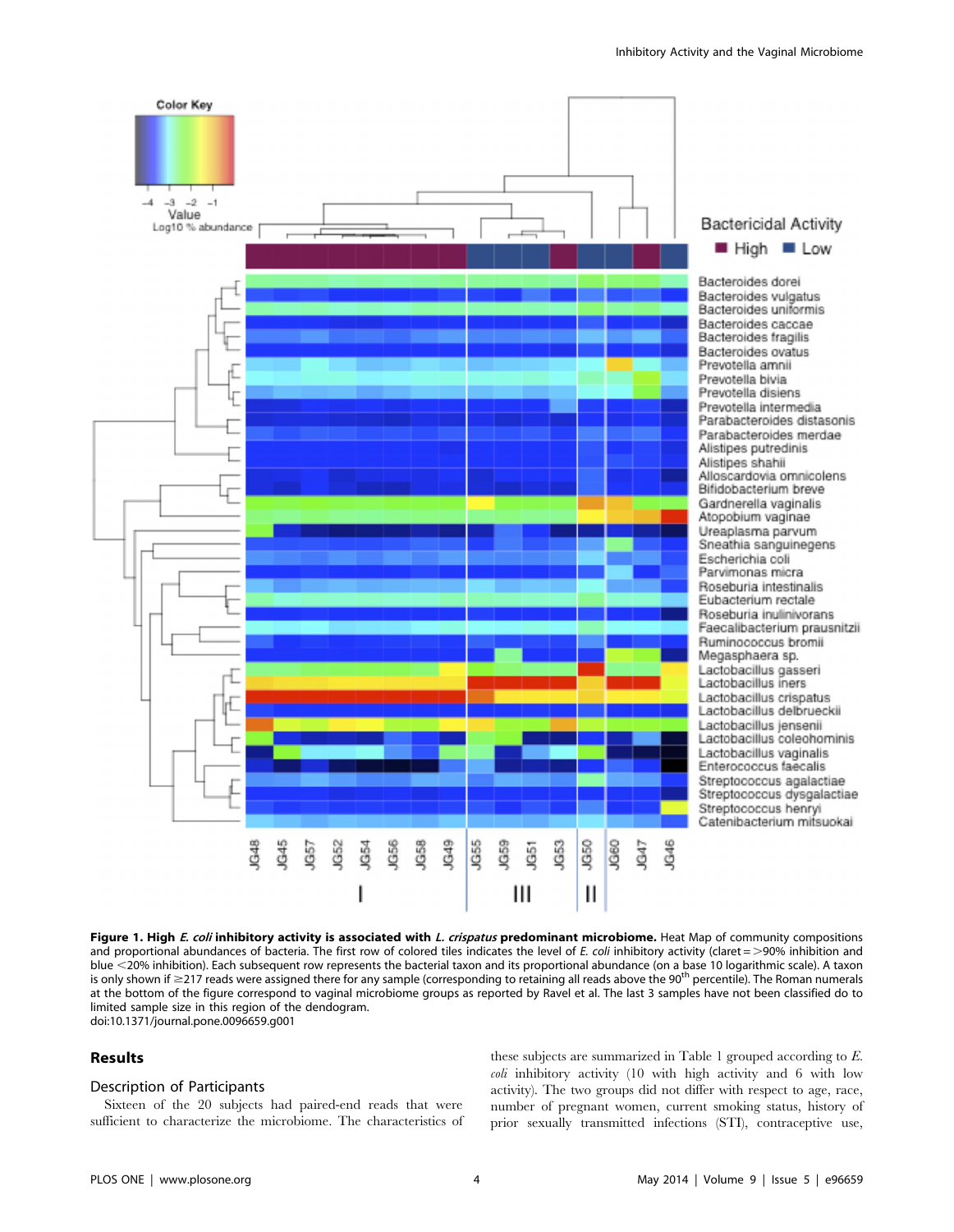

Figure 2. The microbiome associated with high E. coli inhibitory activity is significantly different than the microbiome in women with low activity (p = 0.042). The pairwise Kantorovich-Rubinstein (KR) distances between sample microbiomes were calculated and a PERMANOVA principal component analysis was performed with E. coli inhibitory activity (A) and pregnancy (B) as the factors. The two axes represent the first two principal components of the pairwise KR distance matrix. The red point demarks the group centroid, while the black open points represent the sample coordinates in the first two principal components. The p-value test statistic is displayed at the top of each plot area, indicating the statistical significance of the difference in variances when samples were grouped according to the factor (i.e., E. coli inhibitory activity or pregnancy). The Eigen values, or the amount of variation in the data accounted for by each principal component, are found in parentheses adjacent to PC1 and PC2.

doi:10.1371/journal.pone.0096659.g002

method of vaginal swab collection (physician or self-collected), or vaginal wall pH (Table 1).

#### Microbiome Analysis

NGS produced 9,111,237 high quality, non-chimeric, joined, paired-end reads, of which 8,946,862 were successfully assigned a bacterial identity. Those that could not be aligned (and therefore assigned) were of non-bacterial origin. Less than 2% of the reads were determined to be chimeric and were therefore removed. The short reads were submitted to the NCBI Short-Read Archive (Submission ID: SRP034665).

Community compositions and proportional abundances of bacteria are shown in the heat map of Figure 1. All but one of the samples (JG46) was dominated by Lactobacillus species including L. crispatus and L. iners, which is consistent with the absence of clinical BV in the cohorts. Most strikingly, the majority of samples with high E. coli inhibitory activity were dominated by L. crispatus, while those with low activity were dominated by L. iners. The two exceptions were JG46 and JG50, which had a microbiome dominated by Atopobium vaginae and Lactobacillus gasseri, respectively; both samples were in the low E. coli inhibitory activity cohort. The microbiome communities found in the samples clustered into three groups: L. crispatus, L. iners, and L. gasseri and are consistent with the community types found by Ravel et al. [6] A rarefaction plot is a standard analysis used to evaluate whether sufficient reads have been tested to detect species richness. If the gradient of the rarefaction curve decreases sharply after some level of species richness, it is a good indication that increasing the read depth would discover only the very rarest of species. Due to the low gradient of the curves of the rarefaction analysis at the read depth at which the clinical samples were sequenced, only the rarest of bacteria are likely to have been missed from our analyses (data not shown).

High E. coli inhibitory activity was predictive of an L. crispatus dominated microbiome (Fisher's exact test, p value  $= 0.007$ ), while low activity was not significantly associated with any dominant bacterial taxon. Furthermore, the vaginal microbiome in women with high E. coli inhibitory activity were significantly different than women with low activity by principal component analysis (p = 0.001, Figure 2A). However, there were no differences between the pregnant and non-pregnant women (Figure 2B) and no association was found between pregnancy and any of the dominant bacterial taxa. Furthermore, we found no significant association between age, race, vaginal wall pH and L. crispatus predominance. There was also no difference in bacterial diversity between pregnant and non-pregnant women or between those with high or low E. coli inhibitory activity using Shannon and Simpson diversity indices (not shown).

In the parent study, the concentrations of protein and a subset of cytokines, chemokines, defensins and antimicrobial peptides were measured in the vaginal swab supernatants and SLPI, HBD-1, HBD-2, IL-1 $\beta$ , IL-6, and IL-8 correlated modestly with E. coli inhibitory activity among non-pregnant, but not pregnant women [12]. To assess whether any of these mediators were associated with the bacterial groups, Spearman correlation coefficients were measured. None of the bacterial groups correlated with the soluble immune mediators.

# Spent Culture Supernatants from L. crispatus have Significant E. coli Inhibitory Activity

To gain further insight into the link between the microbiome composition and E. coli inhibitory activity, SCS from L. crispatus, L. *iners*, and  $G$ . *vaginalis* were tested for the ability to inhibit  $E$ . *coli* relative to the growth media for each bacteria. The bacterial yields of the cultures used to produce the SCS were as follows: L. crispatus 33197:  $2.5 \times 10^9$  cfu/mL; L. iners ARL1 (13335):  $4.2 \times 10^8$  cfu/mL;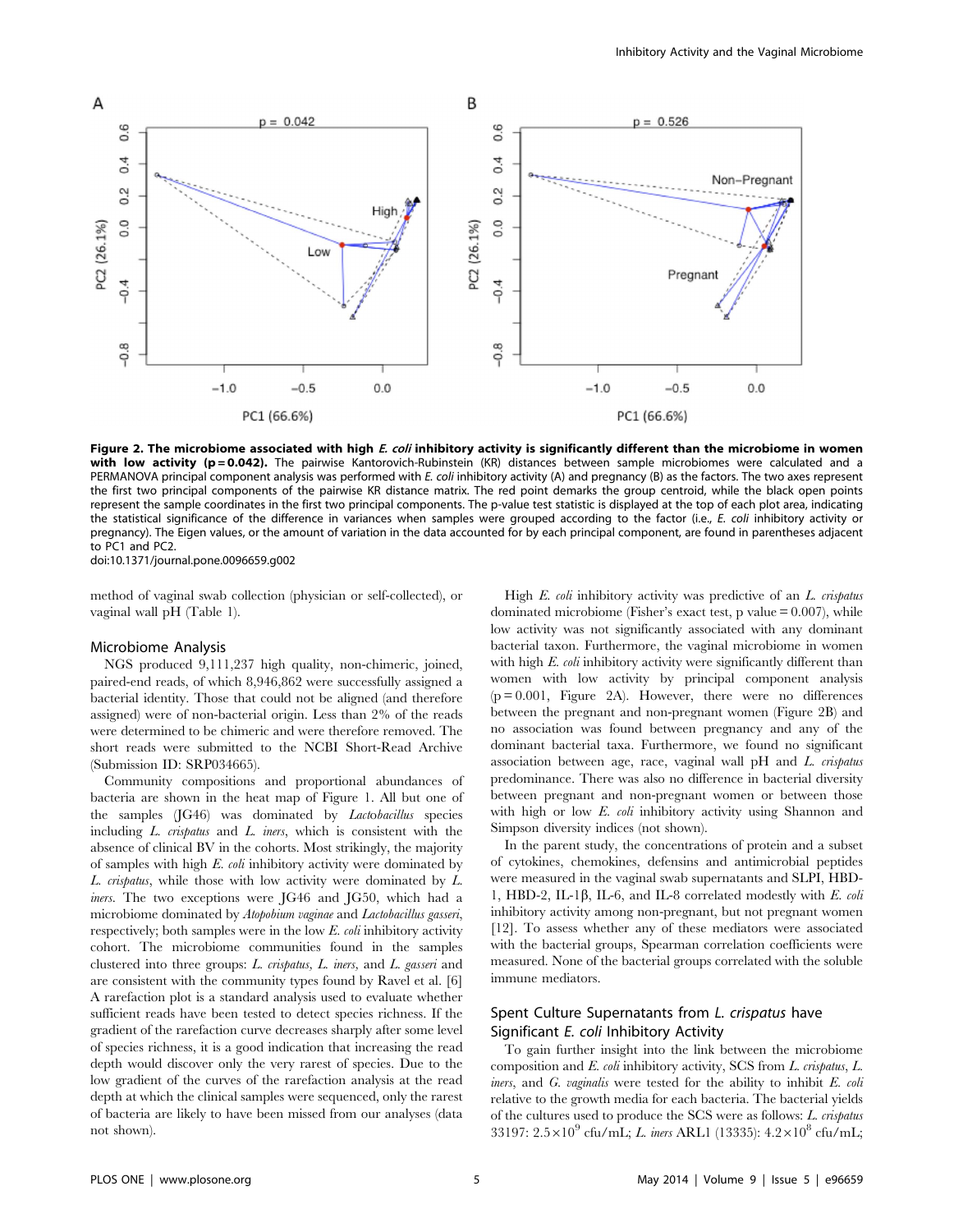

Figure 3. L. crispatus culture supernatants inhibit E. coli. (a) Bar graphs depicting the E. coli cfu/ml after overnight incubation with 1:10 dilution in normal saline of culture supernatants obtained from the indicated bacterial species or respective control media. The results were adjusted for differences in colony counts of the bacteria from which SCS were obtained and are presented as mean  $\pm$  SD obtained from 3 independent experiments. (b) The spent culture supernatants obtained from three additional strains of L. crispatus (M35, SJ-3C, and 60) were normalized by diluting in culture media to that of the lowest growth  $(2\times10^7 \text{ cfu/ml})$  and then serial dilutions (neat, 1:5, 1:10 and 1:25) were mixed with E. coli and tested for inhibitory activity. Results are mean  $\pm$  SD from duplicate plates. The number symbol indicates that no bacterial colonies were observed on plates after incubation with undiluted L. crispatus 60 SCS. The asterisks represent a significant reduction in E. coli cfu relative to its control growth media  $(p<0.01)$ . doi:10.1371/journal.pone.0096659.g003

L. iners 60B:  $1.0\times10^9$  cfu/mL; L. iners 143D:  $6.5\times10^8$  cfu/mL; G. vaginalis 49145:  $4.5 \times 10^8$  cfu/mL; G. vaginalis 14018:1.0 $\times$ 10<sup>9</sup> cfu/ mL. When the SCS were diluted 1:10 prior to mixing with E. coli, L. crispatus 33197 showed the greatest magnitude of inhibitory activity and reduced the E. coli cfu by greater than 1 log after adjusting for differences in bacterial yields, although SCS from L. iners 60B and G. vaginalis 14018 also showed significant inhibitory activity  $(p<0.05)$  (Figure 3a). To further explore the inhibitory activity of L. crispatus, we tested serial dilutions of 3 additional strains (after diluting the SCS to adjust for differences in bacterial yields as follows: L. crispatus M35:  $4.1 \times 10^8$  cfu/mL; L. crispatus SJ-3C:  $1.3 \times 10^8$  cfu/mL; and *L. crispatus* 60:  $2 \times 10^7$  cfu/mL). *L.* crispatus 60 displayed the most potent activity and retained significant activity even after dilution of 1:25 (Figure 3b).

# Discussion

The current study demonstrates that a L. crispatus dominant vaginal microbiome community is associated with E. coli inhibitory activity and supports the contention that the microbiome contributes to host defense. This notion is further supported by the finding that culture supernatants from L. crispatus had the most potent inhibitory activity, although the activity varied between different strains. The results are consistent with prior observations that E. coli inhibitory activity is reduced in the setting of BV, a dysbiotic condition associated with loss of L. crispatus [6,7] and with a small proteomic study showing that Lactobacillus proteins (three originally described as proteins of  $L$ . crispatus and one of  $L$ . jensenii) were present exclusively in CVL samples with high but not in samples with low  $E$ . *coli* inhibitory activity [15]. While the microbiome from women with high E. coli inhibitory activity was dominated by  $L$ . *crispatus*, women with low activity (even in the absence of clinical BV) had a trend towards L. iners dominance. However, we did not observe any significant increase in bacterial diversity in samples from women with low E. coli inhibitory activity. It is possible that the other common healthy Lactobacillus species such as  $L$ , jensenii, also contribute to  $E$ , coli inhibitory activity. L. jensenii was one of the more prevalent bacteria in the women with high activity (Figure 1).

There were no differences detected in the vaginal microbiome between healthy near term pregnant and non-pregnant women. These findings are consistent with one other study in which the microbiome exhibited less diversity and richness in pregnant women sampled between 18–32 weeks gestation, but returned to the non-pregnant community structure in late gestation  $(>= 32$ weeks) [16]. Both studies focused on healthy women, the majority of whom delivered at term. Larger studies in women at risk for preterm birth are needed to determine whether changes in the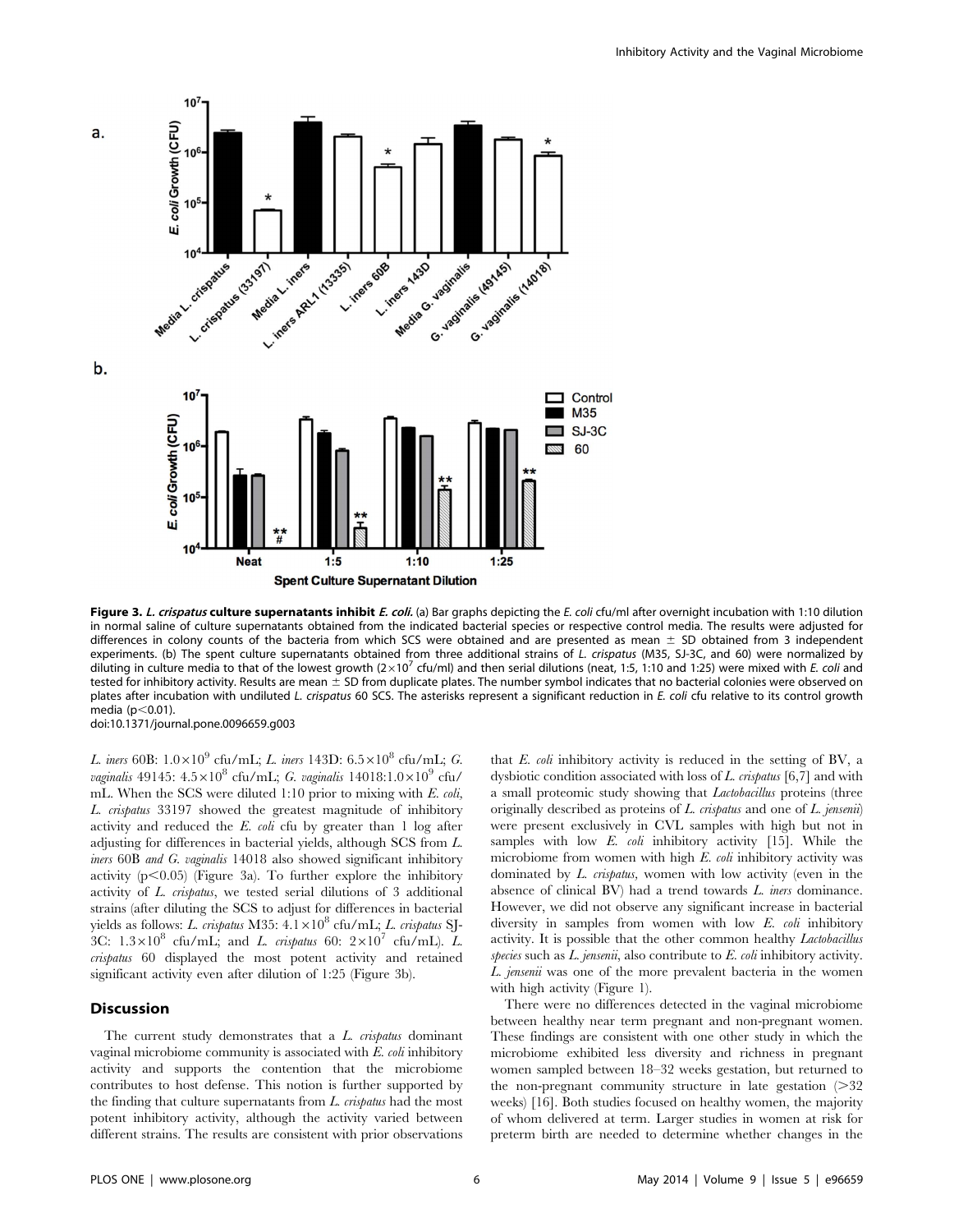vaginal microbiome and/or E. coli inhibitory activity will provide a biomarker of risk for adverse outcomes including E. coli colonization and associated sequelae (e.g. chorioamnionitis and neonatal sepsis).

The potential utility of E. coli inhibitory activity as a biomarker of mucosal health, however, may differ in populations where lactobacilli species are not the dominant microflora. This notion is supported by two small sub-studies of African women who were at high-risk for HIV acquisition [25]. In the latter studies, having higher E. coli inhibitory activity was associated with an increased risk of HIV acquisition and, in one study, with a higher viral set point [26]. However, the participants in these studies had relatively high Nugent scores and lower median E. coli inhibitory activity (50% inhibition) compared to that observed in the healthy U.S cohorts  $(>=70\%$  inhibition). Moreover, in the HIV seroconverters, E. coli inhibitory activity correlated with the concentrations of several pro-inflammatory cytokines and chemokines, suggesting that the activity may be a biomarker of inflammation in high-risk women. In contrast, in the current study, there were no significant correlations between concentrations of mucosal immune mediators and the bacterial groups further indicating that perhaps host immune factors contribute little to this antimicrobial activity in populations where the microbiome is typically dominated by protective Lactobacillus species. Thus, in populations where there is a relative paucity of protective lactobacilli (e.g. high risk African cohorts), E. coli inhibitory activity may be more influenced by inflammatory molecules and serve as a biomarker of HIV risk, whereas in populations where  $L$  crispatus is common, high activity may be representative of a healthy vaginal microbiome.

A limitation of this exploratory study is the small sample size. Thus, as noted above, we cannot preclude a broader association with other healthy *Lactobacillus species*. Furthermore, conclusions about the effect of race, ethnicity, age, pH, contraceptive use and host immune mediators on the vaginal microbiome should be

#### References

- 1. National Center for Health Statistics from the [http://www.marchofdimes.com/](http://www.marchofdimes.com/peristats) [peristats.](http://www.marchofdimes.com/peristats)Accessed: 2013 January 24.
- 2. National Center for Health Statistics from [http://www.marchofdimes.com/](http://www.marchofdimes.com/peristats) [peristats.](http://www.marchofdimes.com/peristats)Accessed: 2013 January 24.
- 3. Carey JC, Klebanoff MA (2005) Is a change in the vaginal flora associated with an increased risk of preterm birth? Am J Obstet Gynecol 192: 1341–1346; discussion 1346–1347.
- 4. Stoll BJ, Hansen NI, Sanchez PJ, Faix RG, Poindexter BB, et al. (2011) Early onset neonatal sepsis: the burden of group B Streptococcal and E. coli disease continues. Pediatrics 127: 817–826.
- 5. Lin CY, Hsu CH, Huang FY, Chang JH, Hung HY, et al. (2011) The changing face of early-onset neonatal sepsis after the implementation of a maternal group B Streptococcus screening and intrapartum prophylaxis policy–a study in one medical center. Pediatr Neonatol 52: 78–84.
- 6. Ravel J, Gajer P, Abdo Z, Schneider GM, Koenig SS, et al. (2011) Vaginal microbiome of reproductive-age women. Proc Natl Acad Sci U S A 108 Suppl 1: 4680–4687.
- 7. Gajer P, Brotman RM, Bai G, Sakamoto J, Schutte UM, et al. (2012) Temporal dynamics of the human vaginal microbiota. Sci Transl Med 4: 132ra152.
- 8. Carey JC, Klebanoff MA, Hauth JC, Hillier SL, Thom EA, et al. (2000) Metronidazole to prevent preterm delivery in pregnant women with asymptomatic bacterial vaginosis. National Institute of Child Health and Human Development Network of Maternal-Fetal Medicine Units. N Engl J Med 342: 534–540.
- 9. Ma B, Forney LJ, Ravel J (2012) Vaginal microbiome: rethinking health and disease. Annu Rev Microbiol 66: 371–389.
- 10. Carey JC, Klebanoff MA (2003) What have we learned about vaginal infections and preterm birth? Seminars in Perinatology 27: 212–216.
- 11. Valore EV, Wiley DJ, Ganz T (2006) Reversible deficiency of antimicrobial polypeptides in bacterial vaginosis. Infect Immun 74: 5693–5702.
- 12. Ghartey JP, Carpenter C, Gialanella P, Rising C, McAndrew TC, et al. (2012) Association of bactericidal activity of genital tract secretions with Escherichia coli colonization in pregnancy. Am J Obstet Gynecol 207: 297 e291–298.
- 13. Madan RP, Carpenter C, Fiedler T, Kalyoussef S, McAndrew TC, et al. (2012) Altered biomarkers of mucosal immunity and reduced vaginal Lactobacillus concentrations in sexually active female adolescents. PLoS One 7: e40415.

made with caution. Another study limitation is that we did not confirm sexual abstinence. Finally, differences in the inhibitory activity of bacterial SCS may be impacted by differences in the bacterial yields from which supernatants were obtained. In an effort to account for this difference, we adjusted the  $E$ .  $\text{coli}$  cfu by the bacterial cfu/mL used to produce the SCS in a post hoc analysis (Figure 3a) or adjusted the SCS by dilution prior to incubating the samples with E. coli (Figure 3b).

The current study highlights the possibility that  $E$ ,  $\omega h$  inhibitory activity may be a functional feature of a Lactobacillus crispatus dominant healthy vaginal microbiome. In addition to studies with larger more diverse cohorts, future studies should also include proteomic and metabolomic analyses on the sample to further define the nature and origin (host and/or microbiome) of the molecules that contribute to the E. coli inhibitory activity. A longitudinal study in pregnancy is ongoing and will help to elucidate whether high inhibitory activity against E. coli translates to a reduction in sub-clinical or overt genital tract infection and preterm birth. These findings could promote the identification of novel strategies to enhance the antimicrobial activity of genital tract secretions. Further studies are needed to determine if introducing lactobacilli derived molecules or sustaining a L. crispatus dominant microbiome may promote a healthy vaginal environment. These approaches could lead to reduced risk of bacterial vaginosis, chorioamnionitis, preterm birth and perinatal infection and be used as a safer alternative to traditional antibiotics [27].

#### Author Contributions

Conceived and designed the experiments: JPG BCS BCH RDB. Performed the experiments: JPG BCS ZC NB. Analyzed the data: JPG BCS ZC YL AJR BCH RDB. Contributed reagents/materials/analysis tools: AJR BCH RDB. Wrote the paper: JPG BCS ZC BCH RDB.

- 14. Keller MJ, Madan RP, Shust G, Carpenter CA, Torres NM, et al. (2012) Changes in the soluble mucosal immune environment during genital herpes outbreaks. J Acquir Immune Defic Syndr 61: 194–202.
- 15. Kalyoussef S, Nieves E, Dinerman E, Carpenter C, Shankar V, et al. (2012) Lactobacillus Proteins Are Associated with the Bactericidal Activity against E. coli of Female Genital Tract Secretions. PLoS One 7: e49506.
- 16. Aagaard K, Riehle K, Ma J, Segata N, Mistretta TA, et al. (2012) A metagenomic approach to characterization of the vaginal microbiome signature in pregnancy. PLoS One 7: e36466.
- 17. Amsel R, Totten PA, Spiegel CA, Chen KC, Eschenbach D, et al. (1983) Nonspecific vaginitis. Diagnostic criteria and microbial and epidemiologic associations. Am J Med 74: 14–22.
- 18. Smith BC, McAndrew T, Chen Z, Harari A, Barris DM, et al. (2012) The cervical microbiome over 7 years and a comparison of methodologies for its characterization. PLoS One 7: e40425.
- 19. Herrero R, Schiffman MH, Bratti C, Hildesheim A, Balmaceda I, et al. (1997) Design and methods of a population-based natural history study of cervical neoplasia in a rural province of Costa Rica: the Guanacaste Project. Rev Panam Salud Publica 1: 362–375.
- 20. Castle PE, Schiffman M, Gravitt PE, Kendall H, Fishman S, et al. (2002) Comparisons of HPV DNA detection by MY09/11 PCR methods. J Med Virol 68: 417–423.
- 21. Hamady M, Walker JJ, Harris JK, Gold NJ, Knight R (2008) Error-correcting barcoded primers for pyrosequencing hundreds of samples in multiplex. Nat Methods 5: 235–237.
- 22. Matsen FA, Kodner RB, Armbrust EV (2010) pplacer: linear time maximumlikelihood and Bayesian phylogenetic placement of sequences onto a fixed reference tree. BMC Bioinformatics 11: 538.
- 23. Evans SN, Matsen FA (2012) The phylogenetic Kantorovich-Rubinstein metric for environmental sequence samples. J R Stat Soc Series B Stat Methodol 74: 569–592.
- 24. Srinivasan S, Hoffman NG, Morgan MT, Matsen FA, Fiedler TL, et al. (2012) Bacterial communities in women with bacterial vaginosis: high resolution phylogenetic analyses reveal relationships of microbiota to clinical criteria. PLoS One 7: e37818.